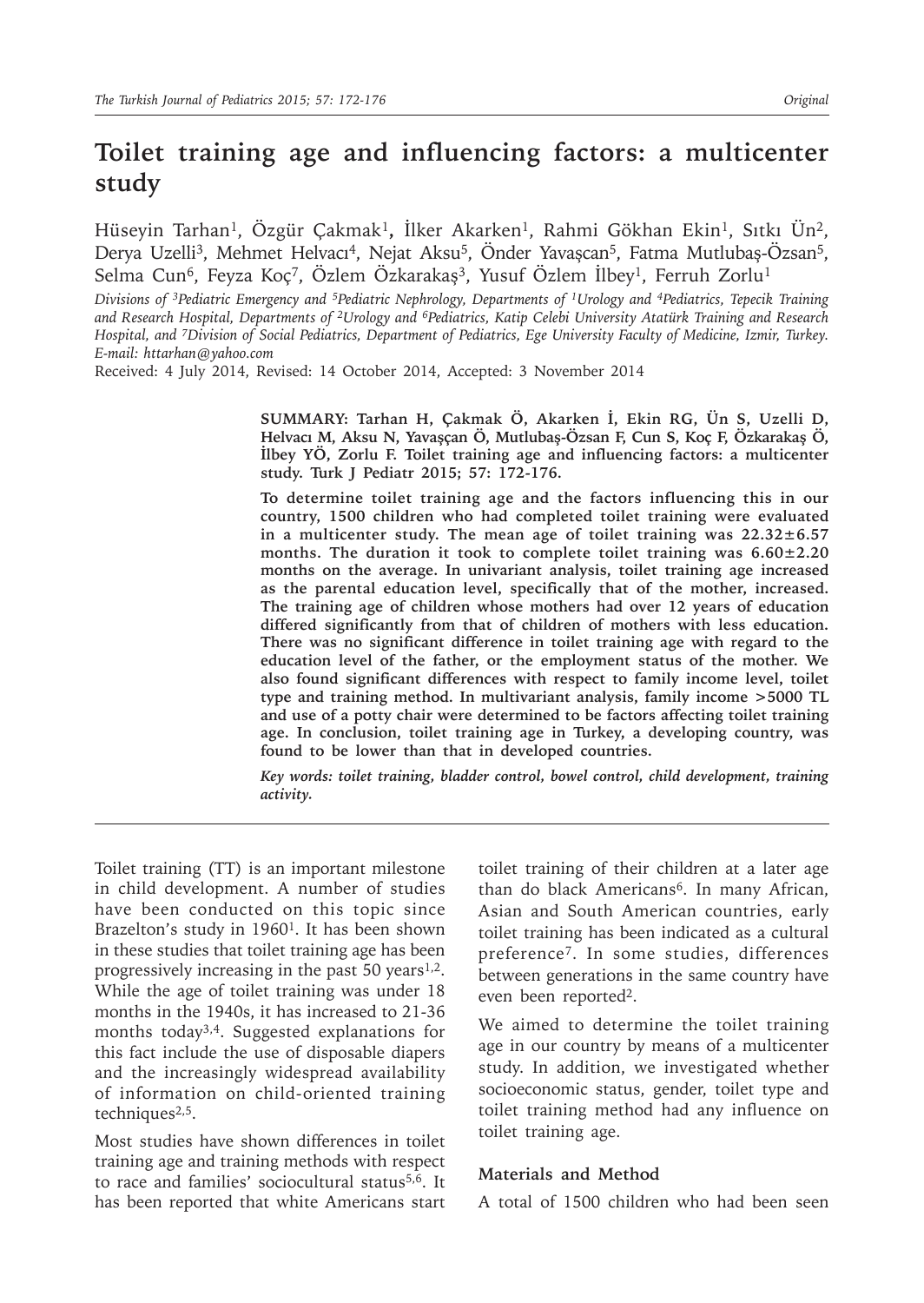at the urology and pediatrics clinics of the Tepecik Training and Research Hospital, the pediatric clinic of the Katip Çelebi University Atatürk Training and Research Hospital, and the Aliağa Family Medicine Centers, and who had been stated to have completed toilet training between 2012 and 2013 were evaluated. The parents were asked to complete a questionnaire comprising 20 questions. These related to the gender, age, toilet training age and total training period of the child, the educational status of the parents, the monthly income of the family, and the toilet type and training method used in toilet training. Toilet training age was defined as full control of the bladder and bowel, without any failure in holding urine or stool during the day and night. The children, particularly those under the age of 5, were those who had completed toilet training at least 3 months prior to evaluation. Written and oral informed consent was obtained from the parents of the 1500 children who participated in the study, after the approval of the local ethics committee had been granted. Children with mental retardation, spinal cord anomalies, or genitourinary or gastrointestinal anomalies, as well as children who had completed toilet training less than 3 months previously, were not included in the study.

### **Statistical Analysis**

Statistical analysis was performed using the Statistical Package for the Social Sciences (SPSS version 10.0, SPSS Inc., Chicago, IL, USA). Data were given as mean and standard deviation. Groups were compared for mean completion age using the t-test and ANOVA. The independent contribution of the factors that might have influenced toilet training completion time was evaluated with logistic regression analysis. Statistical significance was considered to be p<0.05.

### **Results**

Of the 1500 children evaluated for the study, 1467 children who met the inclusion criteria were included in the study. The average age of the children was  $80.4 \pm 26.2$  months (36-156 months); 719 (49.98%) were girls, and 748 (50.02 %) were boys. The average toilet training age was found to be  $22.32 \pm 6.57$ months (12-60 months).

Looking at gender, toilet training age was found to be  $22.56 \pm 7.38$  months for girls and  $22.80 \pm 8.57$  months for boys ( $p = 0.404$ ). Considering girls and boys separately with respect to toilet training age categories of under 18 months, 19-24 months, and 24 months and above, we found no significant difference between boys and girls within these groups (p=0.630) (Table I).

Toilet training time was  $6.60 \pm 2.20$  months on the average. With respect to gender, the average time was  $6.75 \pm 2.34$  months for girls and  $6.95\pm2.31$  months for boys ( $p=0.754$ ). Dividing the children into groups according to toilet training age, the average training time was  $6.01 \pm 2.0$  months for the under-18-months group,  $6.66 \pm 2.22$  months for the 19-24-months group, and  $6.82 \pm 2.26$  months for the 24-months-and-above group  $(p=0.879)$ .

Regarding the effect of the educational status of the parents on toilet training age in univariant analysis, we observed that as the mother's education level increased, toilet training age increased as well. A significant difference was found, particularly between mothers with over 12 years of education and those with less education (p=0.03, Table II). Toilet training age also increased as the father's education level increased, but a statistically significant difference was not evident (p=0.612, Table II). Moreover, a significant difference in toilet training age was not found between the children of working and non-working mothers (p=0.635, Table II).

As families' monthly income increased, toilet training age also increased (p=0.049, Table II). When we evaluated age of toilet training for urination with regard to toilet type, it was determined that the urination training age was lower for those using a potty chair  $(p=0.042,$ Table II). The method most frequently used in training was the rewards model. A significant difference was found in terms of toilet training age depending on the training model used  $(p=0.034)$ . We found that a punishment method was never used.

In multivariate analysis, however, when we used a cutoff value of 22.3 months (this being the mean toilet training age), we found monthly family income >5000 TL [1.92; (1.01-3.63) 95% CI, p=0.04] and use of the potty chair [1.73; (1.01-2.98) 95% CI, p=0.04] to be the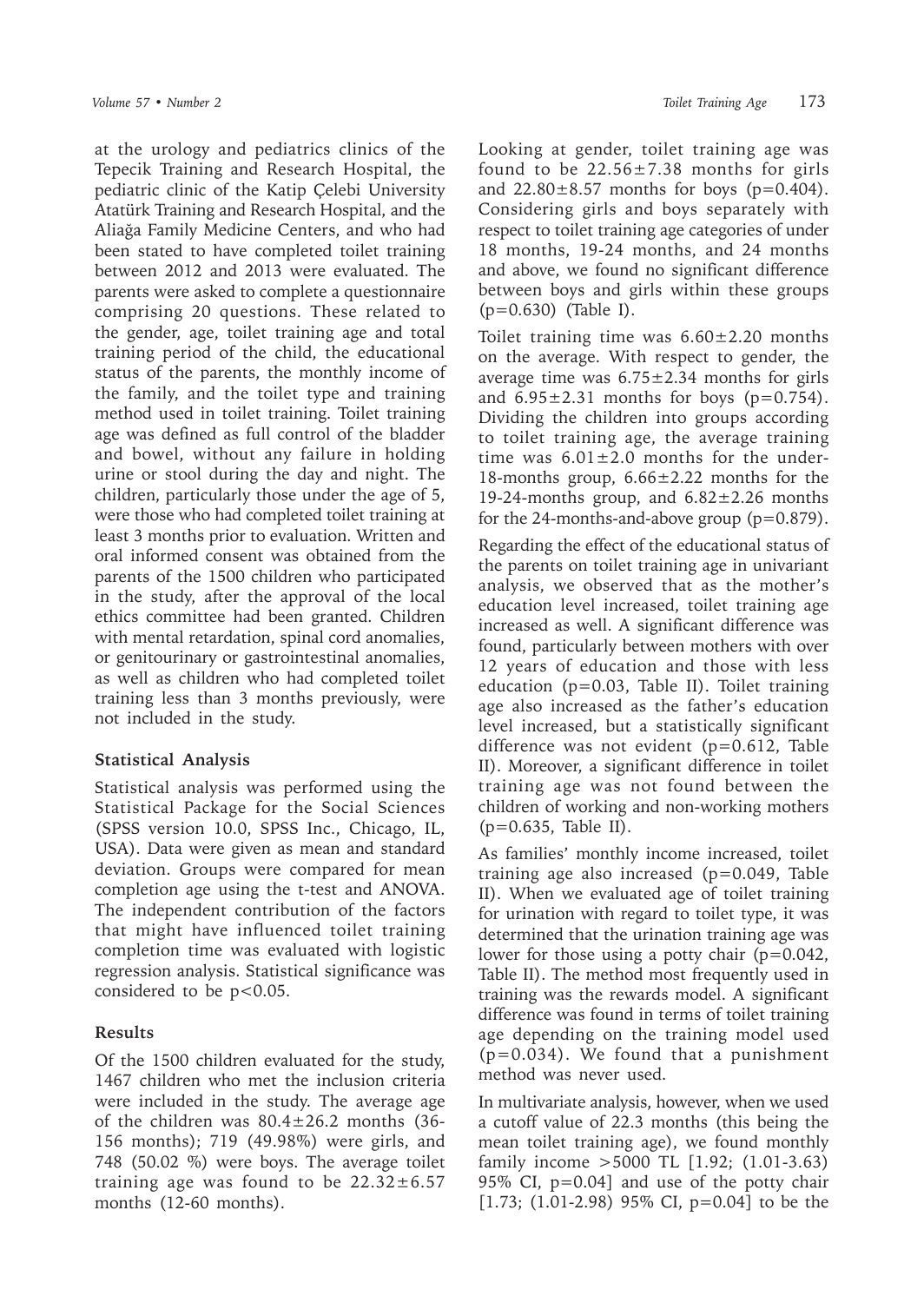only factors having an effect on toilet training age.

## **Discussion**

The American Pediatric Academy (APA) recommends 18-24 months as the age to begin toilet training<sup>8</sup>. Although Brazelton in 1962 determined the age of achieving complete control of the bowel and urinary bladder as being 28 months, this age subsequently increased, to 36 months in the 1990s<sup>9</sup>. In 1993, a study conducted in the USA on 1192

children reported the age for complete control of the bowel and urinary bladder as 2.4 years<sup>10</sup>. In their study on 745 children in our country, Koç et al.<sup>2</sup> determined the toilet training completion age to be 28.44±9.04 months. However, we found the average toilet training age to be 22.32±6.57 months. Briefly stated, toilet training is completed in our country at an earlier age than is the case in some other countries.

Toilet training is one of the most challenging issues of early childhood<sup>11</sup>. For successful

|  |  |  |  |  |  |  |  |  | Table I. Children Grouped by Gender and Age of Completing Toilet Training |  |  |
|--|--|--|--|--|--|--|--|--|---------------------------------------------------------------------------|--|--|
|--|--|--|--|--|--|--|--|--|---------------------------------------------------------------------------|--|--|

| Toilet training age | Girls<br>$\%$<br>n | Boys<br>$\%$<br>n | p value   |
|---------------------|--------------------|-------------------|-----------|
| $\leq$ 18 months    | 29.2<br>209        | 202<br>27.0       |           |
| $19-24$ months      | 421<br>58.8        | 60.2<br>450       |           |
| $\geq$ 24 months    | 12.0               | 96 12.8           | $p=0.630$ |

| Table II. Factors Affecting Toilet Training Age |                                         |              |                                                  |             |  |
|-------------------------------------------------|-----------------------------------------|--------------|--------------------------------------------------|-------------|--|
|                                                 |                                         | n            | Toilet training age<br>(months)<br>$Mean \pm SD$ | p value     |  |
| Mother                                          | No education                            | 205          | $22.20 \pm 7.42$                                 |             |  |
|                                                 | $\leq$ 5 years                          | 544          | $22.20 \pm 7.45$                                 |             |  |
|                                                 | 5-8 years                               | 357          | $22.80 \pm 7.32$                                 |             |  |
|                                                 | $\leq$ 11 years                         | 208          | $22.92 \pm 7.64$                                 | $p = 0.03$  |  |
|                                                 | $12 \geq$                               | 153          | $24.24 \pm 8.08$                                 |             |  |
| Father                                          | No education                            | 133          | $22.56 \pm 7.52$                                 |             |  |
|                                                 | $\leq$ 5 years                          | 414          | $22.44 \pm 7.48$                                 |             |  |
|                                                 | 5-8 years                               | 512          | $22.92 \pm 7.64$                                 |             |  |
|                                                 | 9-11 years                              | 232          | $23.01 \pm 7.76$                                 |             |  |
|                                                 | $12 \geq$                               | 176          | $23.12 \pm 8.40$                                 | $p = 0.612$ |  |
| Mother's employment                             | Not working                             | 970          | $23.04 \pm 7.44$                                 |             |  |
|                                                 | Working                                 | 497          | $22.94 \pm 5.76$                                 | $p = 0.635$ |  |
| Monthly income                                  | $<$ 1000 TL                             | 399          | $21.60 \pm 7.22$                                 |             |  |
|                                                 | 1000-3000 TL                            | 773          | $22.44 \pm 7.42$                                 |             |  |
|                                                 | 3000-5000 TL                            | 186          | $23.16 \pm 7.72$                                 |             |  |
|                                                 | $>5000$ TL                              | 109          | $25.92 \pm 8.64$                                 | $p = 0.049$ |  |
| Toilet type                                     | Turkish style                           | 597          | $22.64 \pm 7.48$                                 |             |  |
|                                                 | Western style                           | 702          | $23.04 \pm 7.68$                                 |             |  |
|                                                 | Potty chair                             | 106          | $18.01 \pm 6.06$                                 | $p = 0.042$ |  |
| Training method                                 | Reward                                  | 1400         | $23.31 \pm 7.76$                                 |             |  |
|                                                 | Punishment                              | $\mathbf{0}$ | $\mathbf{0}$                                     |             |  |
|                                                 | Modeling an older<br>sibling or parents | 167          | $25.08 \pm 8.30$                                 | $p = 0.034$ |  |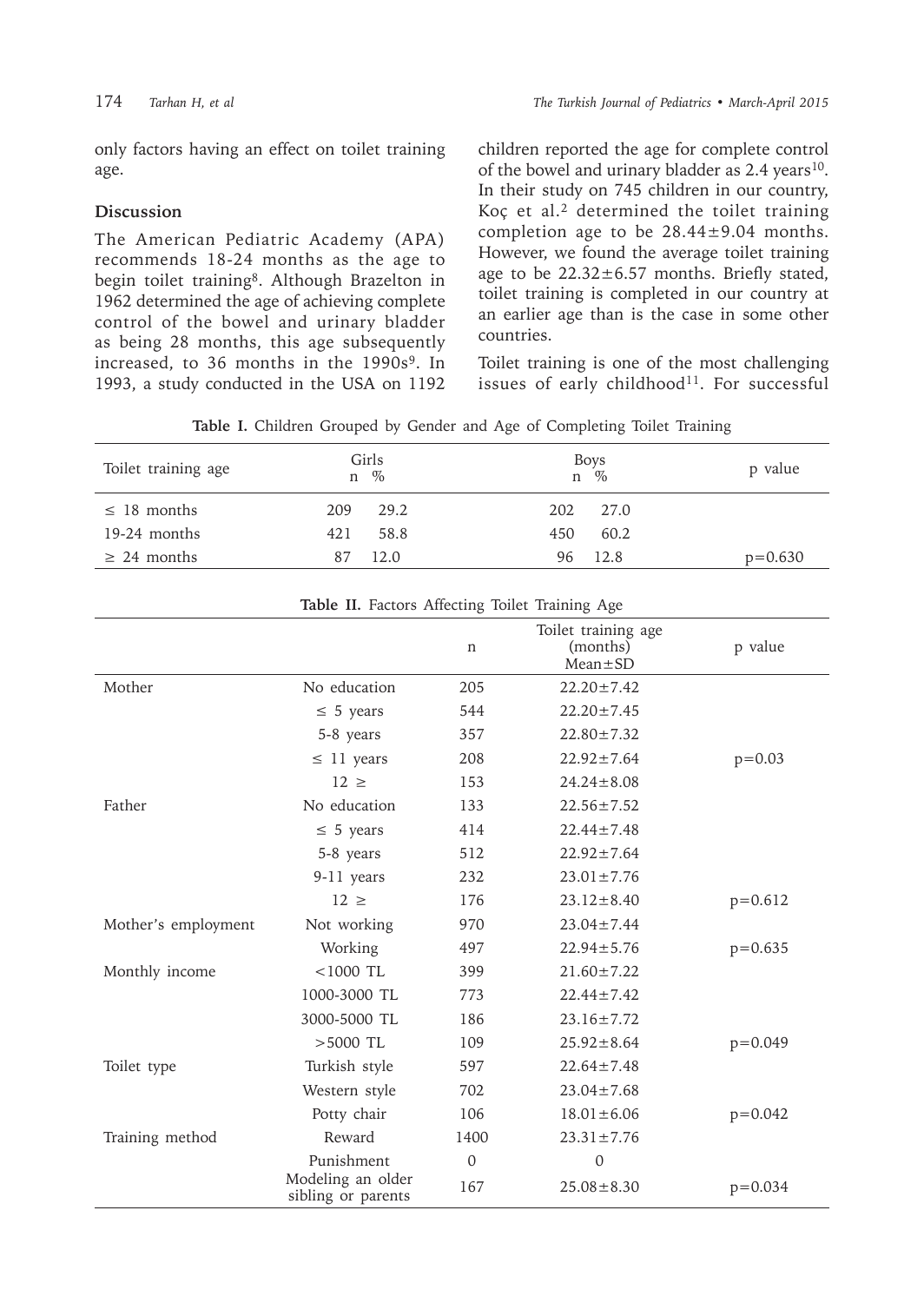training, children need to have gained certain skills4. Brazelton defined the parameters indicating that children were physically and behaviorally ready for toilet training as intentional control of the bowel and bladder (expected to develop at 9 months of age), sufficient ability to cooperate in training (expected to develop between 18-24 months of age) and sufficient neurological development (e.g., the ability to walk, to move from one room to another without any help and to take off his/her clothes easily) (expected to develop at 18 months of age) $12$ .

The findings indicating that they are ready for toilet training are the same in girls and boys<sup>13</sup>. Bowel control develops at about 22 months for girls and 25 months for boys. Ceasing to use diapers or training pants is the last skill acquired, and this takes place at 29.5 months for girls and 33.5 months for boys. Many skills develop earlier in girls than in boys<sup>4</sup>. This means that girls complete toilet training earlier than boys $10,13$ . In another study conducted in Turkey, the average age of completing toilet training was found to be  $27.81 \pm 8.37$  months for girls and  $29.04 \pm 9.61$  months for boys  $(p=0.108)$ . In our study, however, the toilet training age was determined to be  $22.56 \pm 7.38$ months for girls and  $22.80 \pm 8.57$  months for boys  $(p=0.404)$ .

On the other hand, significant differences between girls and boys in terms of the age of beginning toilet training have been found in previous studies. One study found that while 41.6% of the boys began toilet training after 24 months, this rate was 25.2% for girls (p<0.001). While the rate of girls beginning toilet training between 15 and 24 months was 54.6%, it was  $44.9\%$  for boys<sup>14</sup>. Family expectations regarding TT differ for boys and  $girls<sup>13</sup>$ . For boys, the beginning and completion of TT occur later than is the case for girls<sup>1,7,9,15</sup>. When we grouped the girls and boys in our study, with regard to their toilet training completion age, into three categories (under 18 months, 19-24 months, and 24 months and older), we could not determine any significant difference in the rates of girls and boys (p=0.630). Regarding the completion of toilet training by 18 months of age, although we found rates of 29.2% and 27.0% for girls and boys respectively, there was no significant

statistical difference between these rates. The age range during which most children in our study, both girls and boys, completed toilet training was 19-24 months.

We found the average toilet training time to be  $6.60\pm2.20$  months; we found no significant difference between girls and boys in this respect  $(p=0.754)$ . Blum et al.<sup>10</sup> found toilet training time to be 5.9 months for girls and 6.6 months for boys. In another study, the training period for bladder control was found to be 5.8 months for girls and 6.4 months for boys; for bowel control, the training period was 6.3 months for girls and 6.9 months for boys<sup>16</sup>. In our study, we did not evaluate bowel and bladder control separately, the reason being that parents were unable to retrospectively give accurate times for these two skills separately, in terms of exactly when they were acquired and how long it took.

As the educational level of the parents, particularly that of the mother, increases, toilet training age also increases. Koç et al.<sup>2</sup> found the toilet training age to be  $29.84 \pm 7.24$ months in children of mothers with more than 12 years of education; they also found that this age was significantly higher than that of the children of less educated mothers (p=0.019). Another study likewise determined that as the mother's education level increased, toilet training age also increased<sup>6</sup>. Joinson et al<sup>14</sup>. found that while 34.5% of mothers with less education were reporting toilet training before 24 months, this rate was 28.4% for graduates of higher education. In our study as well, toilet training age increased as the mother's education level increased. In particular, a significant difference was found between mothers with more than 12 years of education, and those with less  $(p=0.03)$ . Similarly, as the father's education level increased, toilet training age also increased, but this increase was not statistically significant increase.  $(p=0.612)$ . In addition, like Koç et al.<sup>2</sup>, we determined that it did not make any difference whether the mother was working or not.

In the study by Horn et al. $6$ , while the toilet training age for families with annual incomes over 50 thousand dollars was 25 months, it was 18 months for the families with lower incomes (p<0.001). In our study, both univariant and multivariant analysis showed that toilet training age increased with increasing monthly family